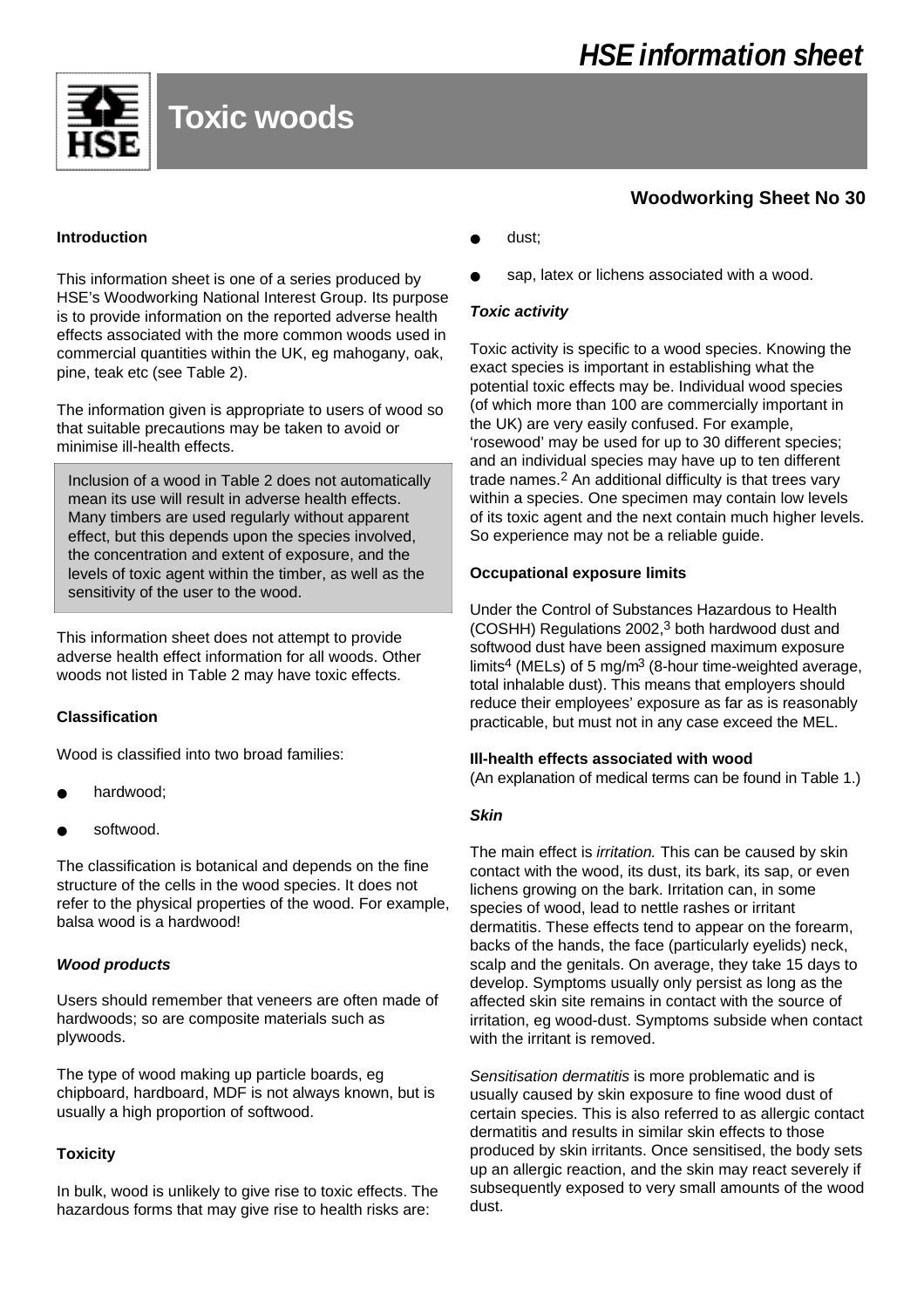Cross-sensitisation may develop where other woods or even non-wood materials produce a similar response.

#### *Respiratory and allied effects*

Wood, especially inhalation of fine dust, can have many effects on the respiratory tract, including:

*Nose*

- Rhinitis (runny nose);
- Violent sneezing;
- Blocked nose;
- Nose bleeds;
- Very rarely nasal cancer (a recognised industrial disease associated with the inhalation of hardwood dusts).

The most common effects arise from *irritation,* where symptoms usually only persist as long as the sufferer remains in contact with the irritant. *Allergic* effects, as a consequence of sensitisation to wood dust can also occur, eg rhinitis.

*Lungs*

- Asthma:
- Impairment of lung function;
- Rarely extrinsic allergic alveolitis (a disease with 'flu-like' symptoms which can cause progressive lung damage), eg when using western red cedar, iroko.

*Asthma* is of particular concern. Most wood dusts can irritate the respiratory tract provoking asthma attacks in sufferers, although effective control of dust levels normally improves the problem.

Some wood dusts can cause asthma as a specific *allergic* reaction. Once sensitised, the body will quickly react if subsequently exposed, even to tiny traces of dust. Unlike irritation, where people can continue to work with the dust once it is controlled to below the level at which irritation occurs, people who become sensitised will not normally be able to continue working with the dust, no matter how low the exposure.

*Eyes*

- Soreness:
- Watering:
- Conjunctivitis.

#### *Whole body*

Inhalation of some wood dusts can have general (whole body) effects, eg South African boxwood, although this is not usual for the common commercial woods. Many effects have been described including headache, thirst, nausea, visual disturbance, drowsiness, anaemia and hepatitis.

#### *Other*

Some studies point to rare adverse health effects, for example: effects on germ cells (eg sperm) and disorders of the lymph system (Hodgkins' lymphoma).

#### *Splinter wounds*

Splinter wounds from a number of woods are slow to heal and often turn septic, eg greenheart, mansonia. This is partly due to the species involved and partly due to secondary infections, from bacteria and fungi entering through the skin.

#### **Precautions**

1 Find out if timbers used have known ill-health effects. Contact your suppliers for information.

2 Consider substituting more harmful toxic woods by less harmful ones, eg substitute the more irritating and sensitising SE Asian teak (Tectona grandis) with a relatively allergen free teak of the same species grown elsewhere, eg South Africa.2

3 Provide an effective dust extraction system which will control exposure to wood dust to below the occupational exposure limits.

4 Provide suitable respiratory protective equipment where 3 above does not adequately control exposure, or as an interim/emergency measure, eg during maintenance.

5 Provide suitable protective clothing to protect susceptible skin areas where timber known to cause skin problems is used. This clothing should be designed so dust does not become trapped between clothing and skin.

6 Ensure proper maintenance of any dust extraction equipment and personal protective equipment (PPE).

7 Ensure employees are adequately trained in the correct use of dust extraction equipment and PPE.

8 Ensure good personal hygiene, which will include thorough washing after exposure to dust.

9 Use barrier creams.

#### **Health surveillance**

Skin inspections for toxic woods likely to cause dermatitis are normally appropriate. Respiratory function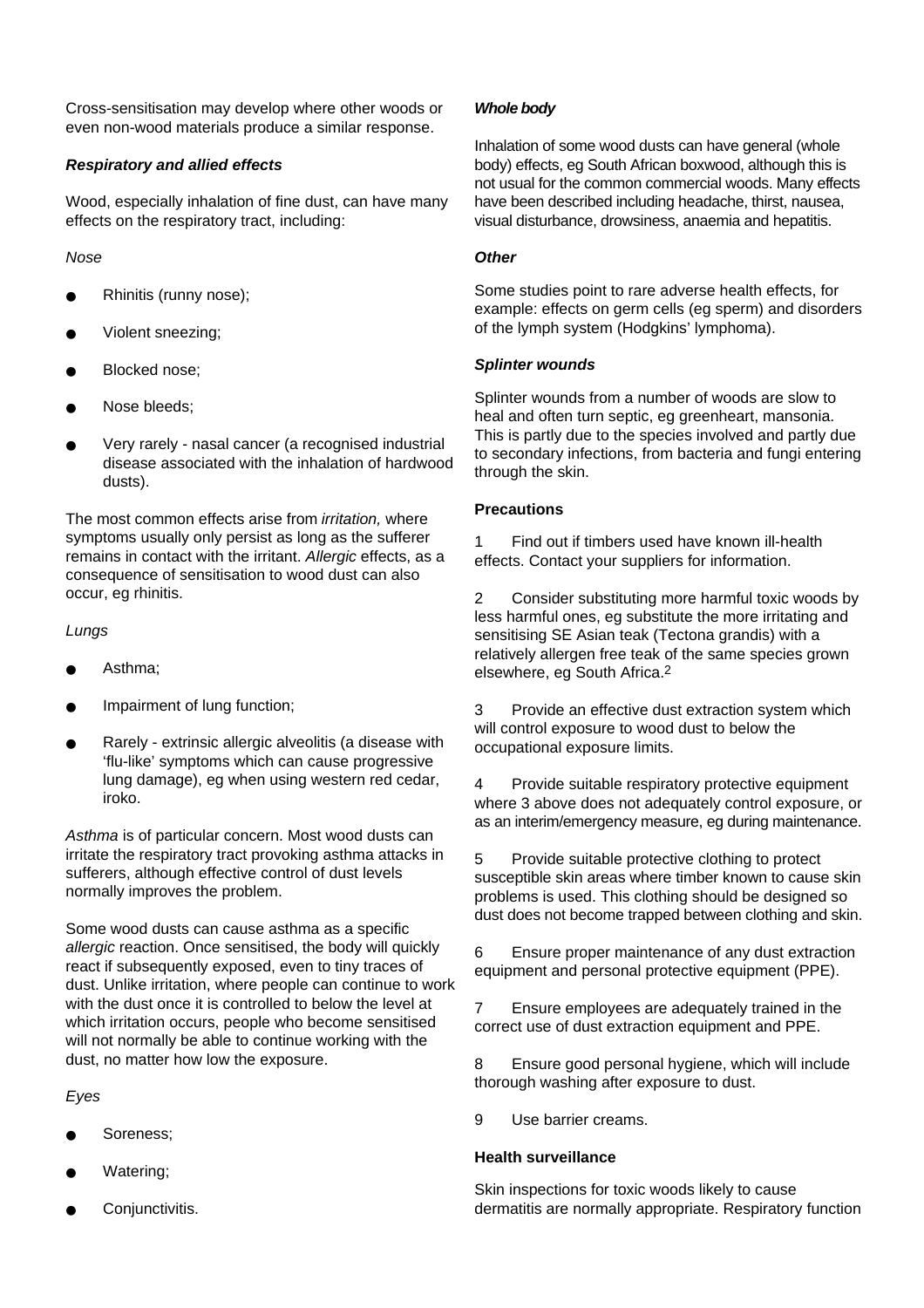tests for toxic woods likely to cause occupational asthma may be appropriate. For further guidance see the HSE publications listed in the reference section.5,6

**Table 1** Medical terms made simple

| Allergen           | substance which causes an allergic reaction in<br>the body              |
|--------------------|-------------------------------------------------------------------------|
| Anaemia            | lack of haemoglobin in the red blood cells                              |
| Asthma             | severe breathing difficulties                                           |
| Cardiac            | of the heart                                                            |
| Conjunctivitis     | watery or prickly eyes                                                  |
| Dermatitis         | skin complaint - itching, drying, cracking                              |
|                    | <i>Extrinsic allergic alveolitis</i> a disease with 'flu-like' symptoms |
| Hepatitis          | infection of the liver                                                  |
| Irritant           | something which may cause inflammation                                  |
| Lesion             | a mark on or wound of the skin                                          |
| Mucosal            | membrane lining air passages, eg nose                                   |
| Photosensitisation | allergic reaction to light                                              |
| <b>Rhinitis</b>    | runny nose                                                              |
| Sensitisation      | allergic reaction to a substance which is usually<br>irreversible       |

#### **References**

1 Woodworking Information Sheets WIS1, WIS6, WIS11, WIS12, WIS14, WIS23, WIS33 and WIS 34 HSE Books

2 Hausen B *Woods injurious to human health - a manual* W de Gruyter, Berlin 1981 ISBN 3 11 008485 6

3 *Control of substances hazardous to health. The Control of Substances Hazardous to Health Regulations 2002. Approved Code of Practice and guidance* L5 (Fourth edition) HSE Books 2002 ISBN 0 7176 2534 6

4 *Occupational exposure limits: Containing the list of maximum exposure limits and occupational exposure standards for use with the Control of Substances Hazardous to Health Regulations 1999* Environmental Hygiene Guidance Note EH40 (revised annually) HSE Books 2002 ISBN 0 7176 2083 2 and *Occupational exposure limits: Supplement 2003* Environmental Hygiene Guidance Note EH40/2002 HSE Books 2003 ISBN 0 7176 2172 3

5 *Health surveillance at work* HSG61 (Second edition) HSE Books 1999 ISBN 0 7176 1705 X

6 *Preventing asthma at work: How to control respiratory sensitisers* L55 HSE Books 1994 ISBN 0 7176 0661 9

7 Woods B, Calnan C D, Toxic woods *British Journal of Dermatology* 1976 **94** Supplement 13

8 Goldsmith D, Shy C M, Respiratory health effects from occupational exposure to wood dusts *Scandinavian Journal of Work Environment and Health* 1988 **1 4**(1) 1-15

9 *Timbers - their properties and uses* Timber Research and Development Association (TRADA) leaflet, 2002, section 2/3, sheet 10. Available from TRADA Technology Ltd, Stocking Lane, Hughenden Valley, High Wycombe, Bucks HP14 4ND (Tel: 01494 569602)

10 Orsler R J *Health problems associated with wood processing* Building Research Establishment Information Paper 13/79 1979

11 BS EN 13556: 2003 *Round and sawn timber. Nomenclature of timbers used in Europe*

12 *Softwood dust: Criteria document for an occupational exposure limit* EH65/22 HSE Books 1996 ISBN 0 7176 1087 X

The future availability and accuracy of the references listed in this publication cannot be guaranteed.

#### **Further information**

HSE priced and free publications are available by mail order from HSE Books, PO Box 1999, Sudbury, Suffolk CO10 2WA Tel: 01787 881165 Fax: 01787 313995 Website: www.hsebooks.co.uk (HSE priced publications are also available from bookshops and free leaflets can be downloaded from HSE's website: www.hse.gov.uk.)

For information about health and safety ring HSE's Infoline Tel: 08701 545500 Fax: 02920 859260 e-mail: hseinformationservices@natbrit.com or write to HSE Information Services, Caerphilly Business Park, Caerphilly CF83 3GG.

British Standards are available from BSI Customer Services, 389 Chiswick High Road, London W4 4AL Tel: 020 8996 9001 Fax: 020 8996 7001 Website: www.bsi-global.com

**This guidance is issued by the Health and Safety Executive. Following the guidance is not compulsory and you are free to take other action. But if you do follow the guidance you will normally be doing enough to comply with the law. Health and safety inspectors seek to secure compliance with the law and may refer to this guidance as illustrating good practice.**

© *Crown copyright* This publication may be freely reproduced, except for advertising, endorsement or commercial purposes. First published 10/97. Please acknowledge the source as HSE.